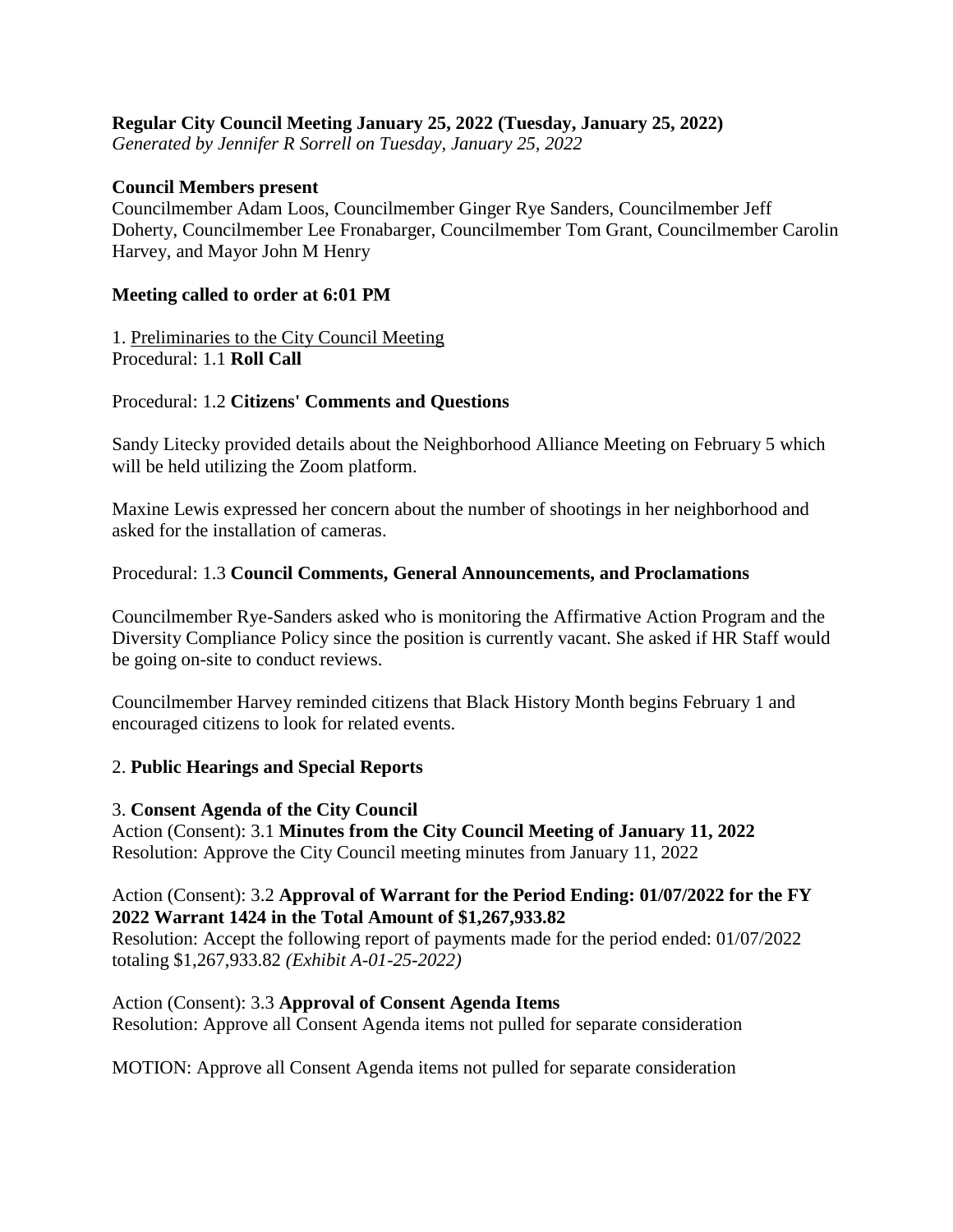Motion by Carolin Harvey, second by Tom Grant. Final Resolution: Motion Carries Yea: Adam Loos, Ginger Rye Sanders, Jeff Doherty, Lee Fronabarger, Tom Grant, Carolin Harvey, John M Henry

4. General Business of the City Council

Action: 4.1 **Ordinance Authorizing the Issuance of the 2022 G.O. Bonds to Fully Fund the Carbondale Police Pension and Carbondale Fire Pension in an Amount Not to Exceed \$42,500,000**

MOTION: Adopt the Ordinance Authorizing the Issuance of General Obligation Bonds Series 2022 in the amount up to \$42,500,000 for the 100% funding of the Carbondale Police Pension and Carbondale Fire Pension Actuarial Accrued Liability (AAL)

Motion by Lee Fronabarger, second by Tom Grant. Final Resolution: Motion Carries Yea: Ginger Rye Sanders, Jeff Doherty, Lee Fronabarger, Tom Grant, Carolin Harvey, John M **Henry** Nay: Adam Loos *(Ordinance 2022-04; Exhibit B-01-25-2022)*

# Action: 4.2 **Approve an Agreement with Arndt Municipal Support to Provide Consulting Services to Administer American Rescue Plan Act Funds**

City Council shared their viewpoints on the recommended Consultant, expressed a desire to utilize a consultant from Carbondale, inquired about the number of minorities employed by Mr. Arndt's firm, inquired about the flow of recommendation communications, asked for an estimate for the additional expenses, whether an RFP can be submitted for local bids, whether action must occur tonight, if an offer had been received by a local bidder and what that cost was, the benefit of utilizing someone outside of the city, remarks about the comparison of the two bids received, expressed concern about Council having involvement in the compilation of a local bidder list, a desire to have an objective assessment of funding applications, an explanation of how and why the list in question was developed, a desire to keep the funds in Jackson County, questioning how the bid process was handled, discussion about the professional bidding process, an assessment of the character of the consultant, concern about Council legislating, developing policy, and the bidding process, and discussed prior Council actions which were contrary to staff's recommendations.

Nancy Maxwell inquired about the diversity of the recommended firm and about the City's Diversity Policy.

MOTION: Approve an agreement with Arndt Municipal Services to provide consulting services to administer ARPA funds.

Motion by Jeff Doherty, second by Adam Loos. Final Resolution: Motion Carries Yea: Adam Loos, Jeff Doherty, Lee Fronabarger, Tom Grant, Carolin Harvey, John M Henry